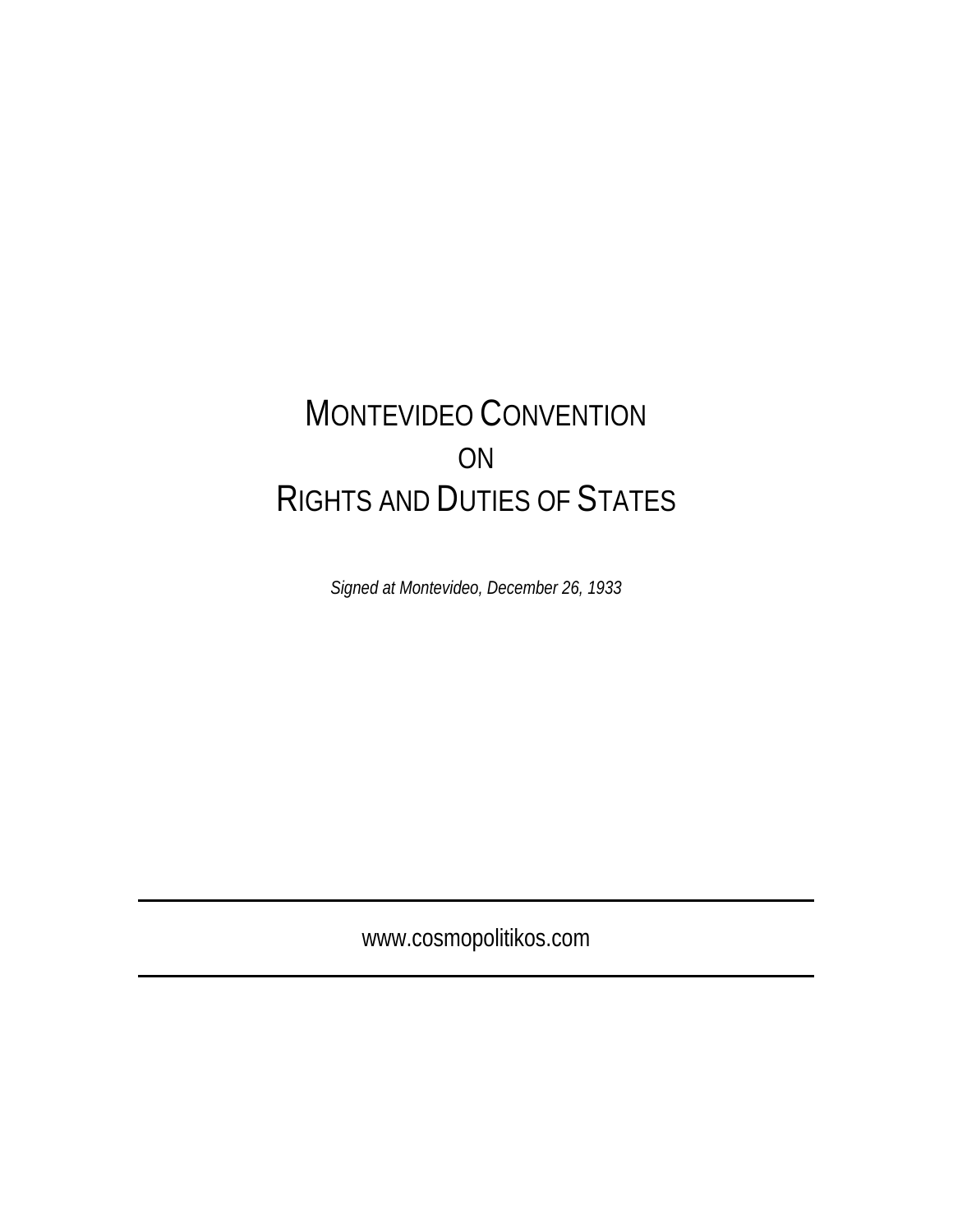The Governments represented in the Seventh International Conference of American States:

Wishing to conclude a Convention on Rights and Duties of States, have appointed the following Plenipotentiaries:

#### Honduras:

Miguel PAZ BARAONA Augusto C. COELLO Luis BOGRAN

#### United States of America: **Cordell HULL** Alexander W. WEDDELL J. Reuben CLARK J. Butler WRIGHT Spruille BRADEN Sophonisba P. BRECKINRIDGE

El Salvador: Hector David CASTRO Arturo Ramon AVILA J. Cipriano CASTRO

# Dominican Republic:

Tulio M. CESTERO

#### Haiti:

Justin BARAU Francis SALGADO Antoine PIERRE-PAUL Edmond MANGONES

#### Argentina:

Carlos SAAVEDRA LAMAS Juan F. CAFFERATA Ramon S. CASTILLO Carlos BREBBIA Isidoro RUIZ MORENO Luis A. PODESTA COSTA Raul PREBISCH Daniel ANTOKOLETZ

## Venezuela:

Cesar ZUMETA Luis CHURTON José Rafael MONTILLA

## Uruguay:

Alberto MANE Juan José AMEZAGA José G. ANTUNA Juan Carlos BLANCO Senora Sofia A. V. DE DEMICHELI Martin R. ECHEGOYEN Luis Alberto DE HERRERA Pedro MANINI RIOS Mateo MARQUES CASTRO Rodolfo MEZZERA Octavio MORATA Luis MORQUIO Teofilo PINEYRO CHAIN Dardo REGULES José SERRATO José Pedro VARELA

#### Paraguay:

Justo Pastor BENITEZ Geronimo RIART Horacio A. FERNANDEZ Senorita Maria F. GONZALEZ

#### Mexico:

José Manuel PUIG CASAURANC Alfonso REYES Basilio VADILLO Genaro V. VASQUEZ Romeo ORTEGA Manuel J. SIERRA Eduardo SUAREZ

#### Panama:

J. D. AROSEMENA Eduardo E. HOLGUIN Oscar R. MULLER Magin PONS

#### Bolivia:

Casto ROJAS David ALVESTEGUI Arturo PINTO ESCALIER

#### Guatemala:

Alfredo SKINNER KLEE José GONZALEZ CAMPO Carlos SALAZAR Manuel ARROYO

## Brazil:

Afranio DE MELLO FRANCO Lucillo A. DA CUNHA BUENO Francisco Luis DA SILVA CAMPOS Gilberto AMADO Carlos CHAGAS Samuel RIBEIRO

#### Ecuador:

Augusto AGUIRRE APARICIO Humberto ALBORNOZ Antonio PARRA Carlos PUIG VILASSAR Arturo SCARONE

## Nicaragua:

Leonardo ARGUELLO Manuel CORDERO REYES Carlos CUADRA PASOS

#### Colombia:

Alfonso LOPEZ Raimundo RIVAS José CAMACEO CARRENO

## Chile:

Miguel CRUCHAGA TOCORNAL Octavio SENORET SILVA Gustavo RIVERA José Ramon GUTIERREZ Felix NIETO DEL RIO Francisco FIGUEROA SANCHEZ Benjamin COHEN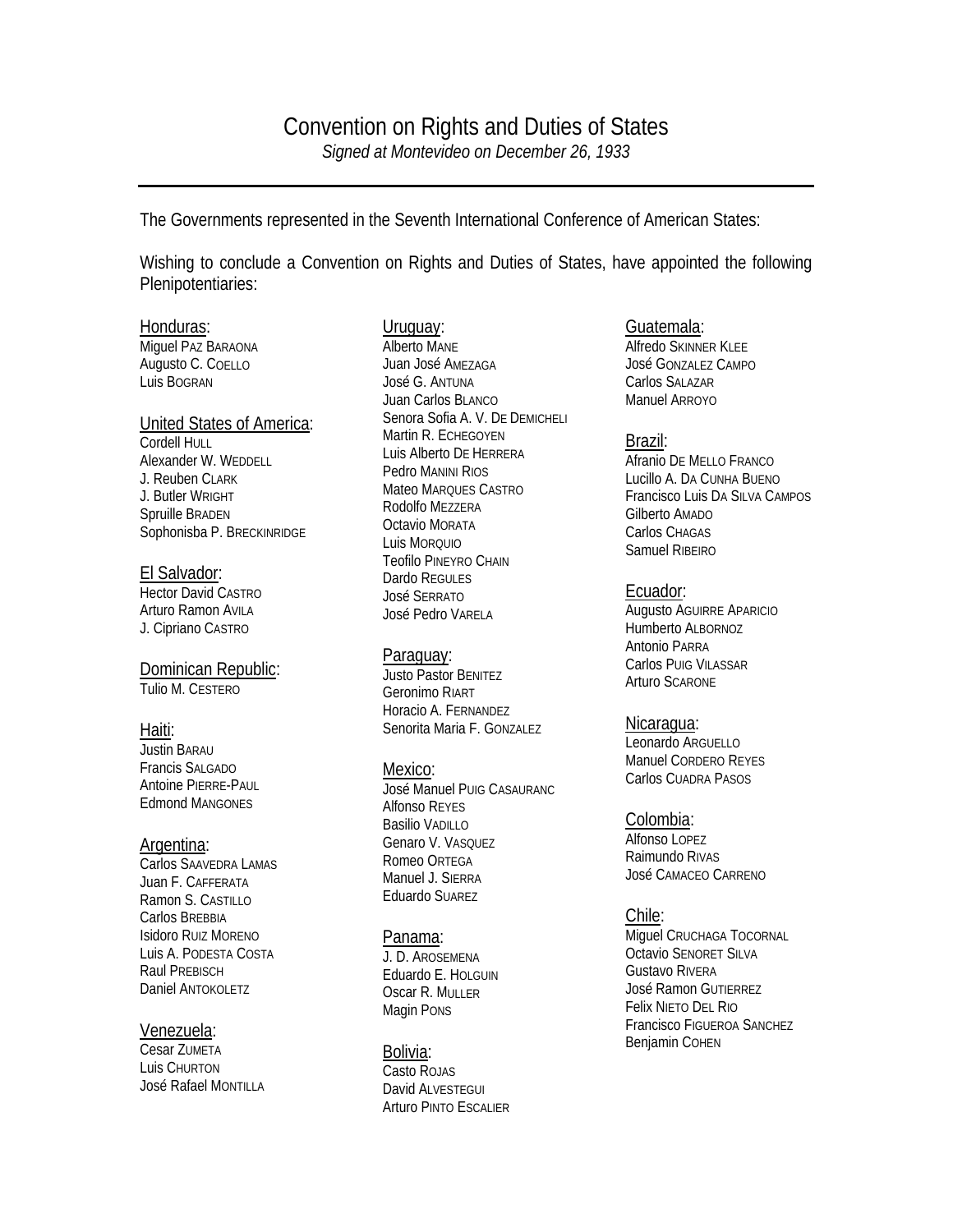Peru: Alfredo SOLE Y MURO Felipe BARREDA LAOS Luis Fernan CISNEROS

Cuba: Angel Alberto GIRAUDY Herminio PORTELL VILA Alfredo NOGUEIRA

Who, after having exhibited their Full Powers, which were found to be in good and due order, have agreed upon the following:

## ARTICLE 1

The state as a person of international law should possess the following qualifications: (a) a permanent population; (b) a defined territory; (c) government; and (d) capacity to enter into relations with the other states.

## ARTICLE 2

The federal state shall constitute a sole person in the eyes of international law.

## ARTICLE 3

The political existence of the state is independent of recognition by the other states. Even before recognition the state has the right to defend its integrity and independence, to provide for its conservation and prosperity, and consequently to organize itself as it sees fit, to legislate upon its interests, administer its services, and to define the jurisdiction and competence of its courts.

The exercise of these rights has no other limitation than the exercise of the rights of other states according to international law.

## ARTICLE 4

States are juridically equal, enjoy the same rights, and have equal capacity in their exercise. The rights of each one do not depend upon the power which it possesses to assure its exercise, but upon the simple fact of its existence as a person under international law.

## ARTICLE 5

The fundamental rights of states are not susceptible of being affected in any manner whatsoever.

## ARTICLE 6

The recognition of a state merely signifies that the state which recognizes it accepts the personality of the other with all the rights and duties determined by international law. Recognition is unconditional and irrevocable.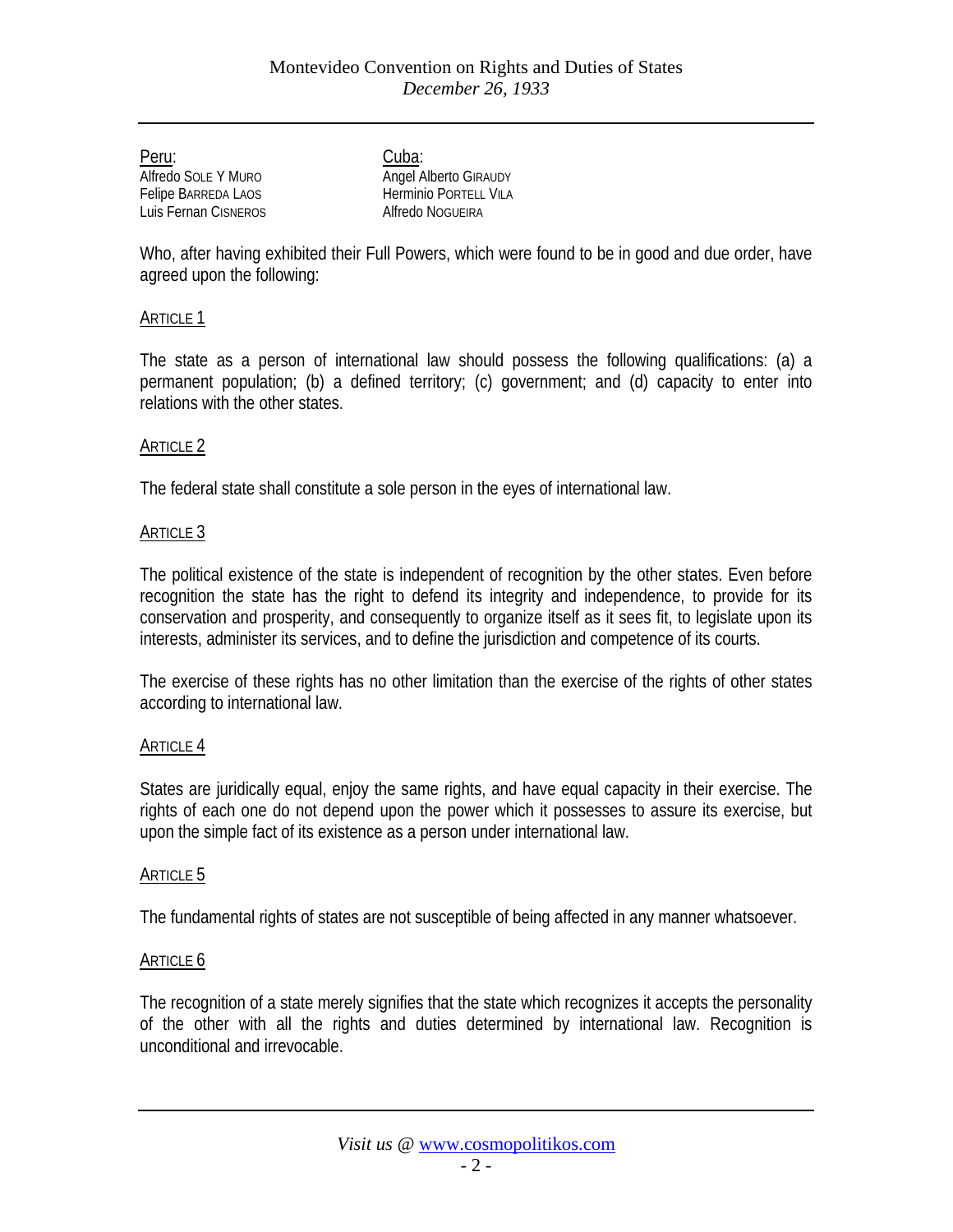## ARTICLE 7

The recognition of a state may be express or tacit. The latter results from any act which implies the intention of recognizing the new state.

## ARTICLE 8

No state has the right to intervene in the internal or external affairs of another.

## **ARTICLE 9**

The jurisdiction of states within the limits of national territory applies to all the inhabitants.

Nationals and foreigners are under the same protection of the law and the national authorities and the foreigners may not claim rights other or more extensive than those of the nationals.

## ARTICLE 10

The primary interest of states is the conservation of peace. Differences of any nature which arise between them should be settled by recognized pacific methods.

## ARTICLE 11

The contracting states definitely establish as the rule of their conduct the precise obligation not to recognize territorial acquisitions or special advantages which have been obtained by force whether this consists in the employment of arms, in threatening diplomatic representations, or in any other effective coercive measure. The territory of a state is inviolable and may not be the object of military occupation nor of other measures of force imposed by another state directly or indirectly or for any motive whatever even temporarily.

## ARTICLE 12

The present Convention shall not affect obligations previously entered into by the High Contracting Parties by virtue of international agreements.

## ARTICLE 13

The present Convention shall be ratified by the High Contracting Parties in conformity with their respective constitutional procedures. The Minister of Foreign Affairs of the Republic of Uruguay shall transmit authentic certified copies to the governments for the aforementioned purpose of ratification. The instrument of ratification shall be deposited in the archives of the Pan American Union in Washington, which shall notify the signatory governments of said deposit. Such notification shall be considered as an exchange of ratifications.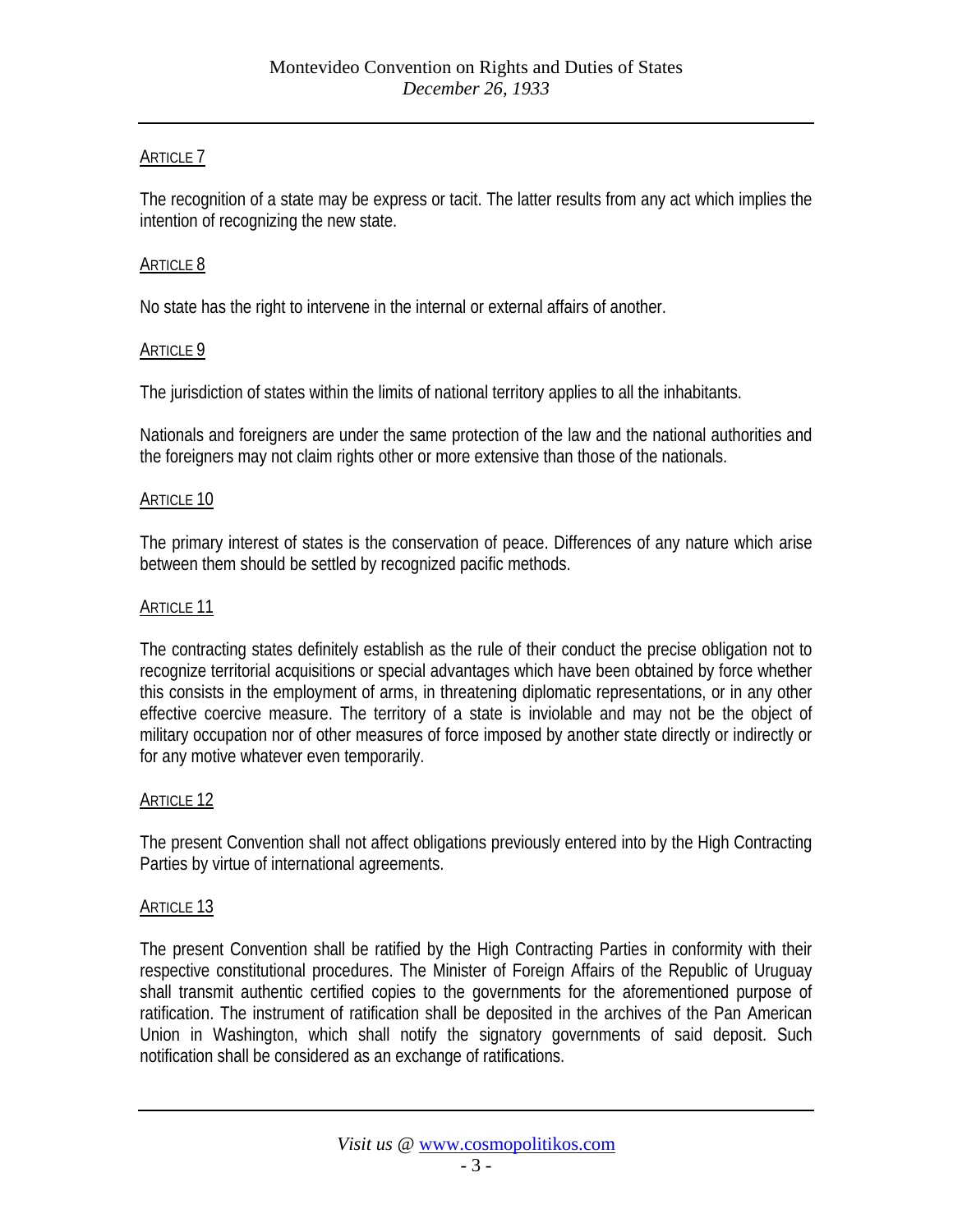## ARTICLE 14

The present Convention will enter into force between the High Contracting Parties in the order in which they deposit their respective ratifications.

## ARTICLE 15

The present Convention shall remain in force indefinitely but may be denounced by means of one year's notice given to the Pan American Union, which shall transmit it to the other signatory governments. After the expiration of this period the Convention shall cease in its effects as regards the party which denounces but shall remain in effect for the remaining High Contracting Parties.

## ARTICLE 16

The present Convention shall be open for the adherence and accession of the States which are not signatories. The corresponding instruments shall be deposited in the archives of the Pan American Union which shall communicate them to the other High Contracting Parties.

IN WITNESS WHEREOF, the following Plenipotentiaries have signed this Convention in Spanish, English, Portuguese and French and hereunto affix their respective seals in the city of Montevideo, Republic of Uruguay, this 26th day of December, 1933.

## **RESERVATIONS**

The Delegation of the United States of America, in signing the Convention on the Rights and Duties of States, does so with the express reservation presented to the Plenary Session of the Conference on December 22, 1933, which reservation reads as follows:

The Delegation of the United States, in voting "yes" on the final vote on this committee recommendation and proposal, makes the same reservation to the eleven articles of the project or proposal that the United States Delegation made to the first ten articles during the final vote in the full Commission, which reservation is in words as follows:

"The policy and attitude of the United States Government toward every important phase of international relationships in this hemisphere could scarcely be made more clear and definite than they have been made by both word and action especially since March 4. I [Secretary of State Cordell Hull, chairman of U.S. delegation] have no disposition therefore to indulge in any repetition or rehearsal of these acts and utterances and shall not do so. Every observing person must by this time thoroughly understand that under the Roosevelt Administration the United States Government is as much opposed as any other government to interference with the freedom, the sovereignty, or other internal affairs or processes of the governments of other nations.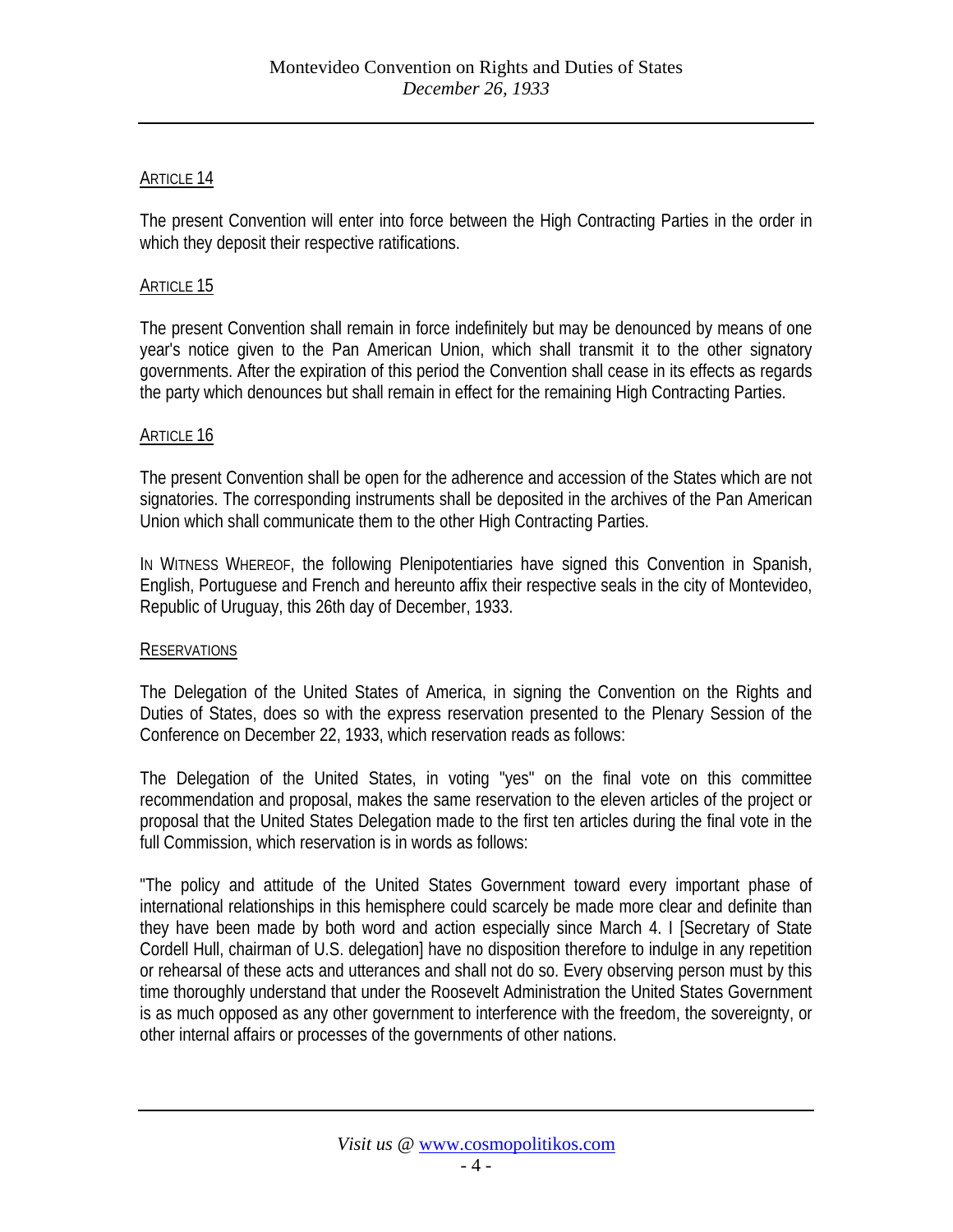"In addition to numerous acts and utterances in connection with the carrying out of these doctrines and policies, President Roosevelt, during recent weeks, gave out a public statement expressing his disposition to open negotiations with the Cuban Government for the purpose of dealing with the treaty which has existed since 1903. I feel safe in undertaking to say that under our support of the general principle of non-intervention as has been suggested, no government need fear any intervention on the part of the United States under the Roosevelt Administration. I think it unfortunate that during the brief period of this Conference there is apparently not time within which to prepare interpretations and definitions of these fundamental terms that are embraced in the report. Such definitions and interpretations would enable every government to proceed in a uniform way without any difference of opinion or of interpretations. I hope that at the earliest possible date such very important work will be done. In the meantime in case of differences of interpretations and also until they (the proposed doctrines and principles) can be worked out and codified for the common use of every government, I desire to say that the United States Government in all of its international associations and relationships and conduct will follow scrupulously the doctrines and policies which it has pursued since March 4 which are embodied in the different addresses of President Roosevelt since that time and in the recent peace address of myself on the 15th day of December before this Conference and in the law of nations as generally recognized and accepted". The delegates of Brazil and Peru recorded the following private vote with regard to article 11: "That they accept the doctrine in principle but that they do not consider it codifiable because there are some countries which have not yet signed the Anti-War Pact of Rio de Janeiro 4 of which this doctrine is a part and therefore it does not yet constitute positive international law suitable for codification".

#### Honduras:

Miguel PAZ BARAONA Augusto C. COELLO Luis BOGRAN

#### United States of America:

Alexander W. WEDDELL J. Butler WRIGHT

#### El Salvador:

Hector David CASTRO Arturo Ramon AVILA

## Dominican Republic:

Tulio M. CESTERO

#### Haiti:

J. BARAU F. SALGADO Edmond MANGONES A. PIERRE-PAUL

#### Argentina:

Carlos SAAVEDRA LAMAS Juan F. CAFFERATA Ramon S. CASTILLO I. RUIZ MORENO L. A. PODESTA COSTA D. ANTOKOLETZ

#### Venezuela:

Luis CHURTON J. R. MONTILLA

#### Uruguay:

A. MANE José Pedro VARELA Mateo MARQUES CASTRO Dardo REGULES Sofia Alvarez Vignoli DE DEMICHELI Teofilo PINEYRO CHAIN Luis A. DE HERRERA Martin R. ECHEGOYEN José G. ANTUNA J. C. BLANCO

Pedro MANINI RIOS Rodolfo MEZZERA Octavio MORATA Luis MORQUIO José SERRATO

#### Paraguay:

Justo Pastor BENITEZ Maria F. GONZALEZ

#### Mexico:

B. VADILLO M. J. SIERRA Eduardo SUAREZ

#### Panama:

J. D. AROSEMENA Magin PONS Eduardo E. HOLGUIN

Guatemala: M. ARROYO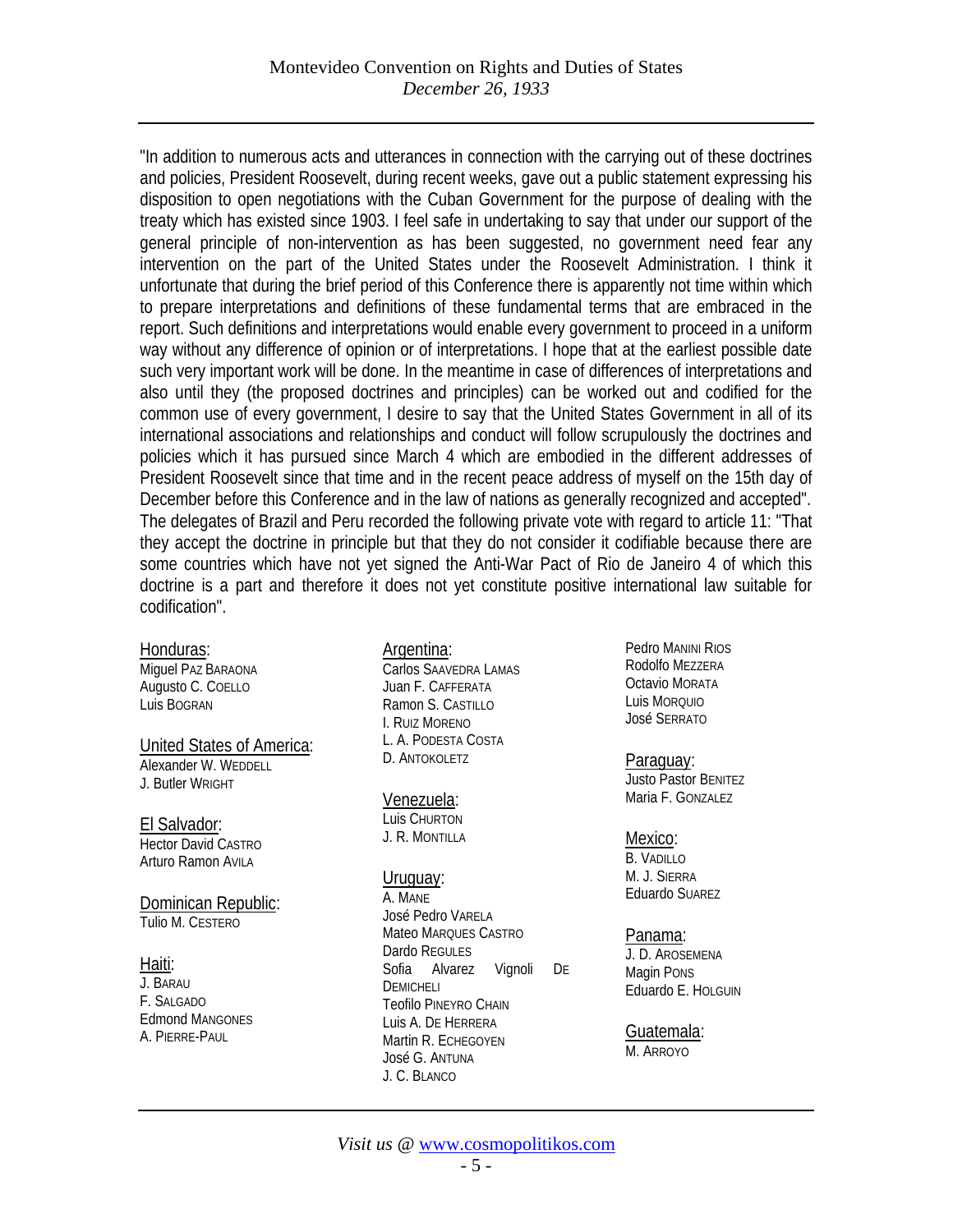## Montevideo Convention on Rights and Duties of States *December 26, 1933*

## Brazil:

Lucillo A. DA CUNHA BUENO Gilberto AMADO Ecuador: A. AGUIRRE APARICIO H. ALBORNOZ Antonio PARRA V. C. PUIG V. Arturo SCARONE

#### Nicaragua: Leonardo ARGUELLO

M. CORDERO REYES Carlos CUADRA PASOS

#### Colombia:

Alfonso LOPEZ Raimundo RIVAS

#### Chile: Miguel CRUCHAGA J. Ramon GUTIERREZ F. FIGUEROA F. NIETO DEL RIO

B. COHEN

#### Peru: (with reservation set forth) Alfredo SOLE Y MURO

## Cuba:

Alberto GIRAUDY Herminio PORTELL VILA Ing. NOGUEIRA